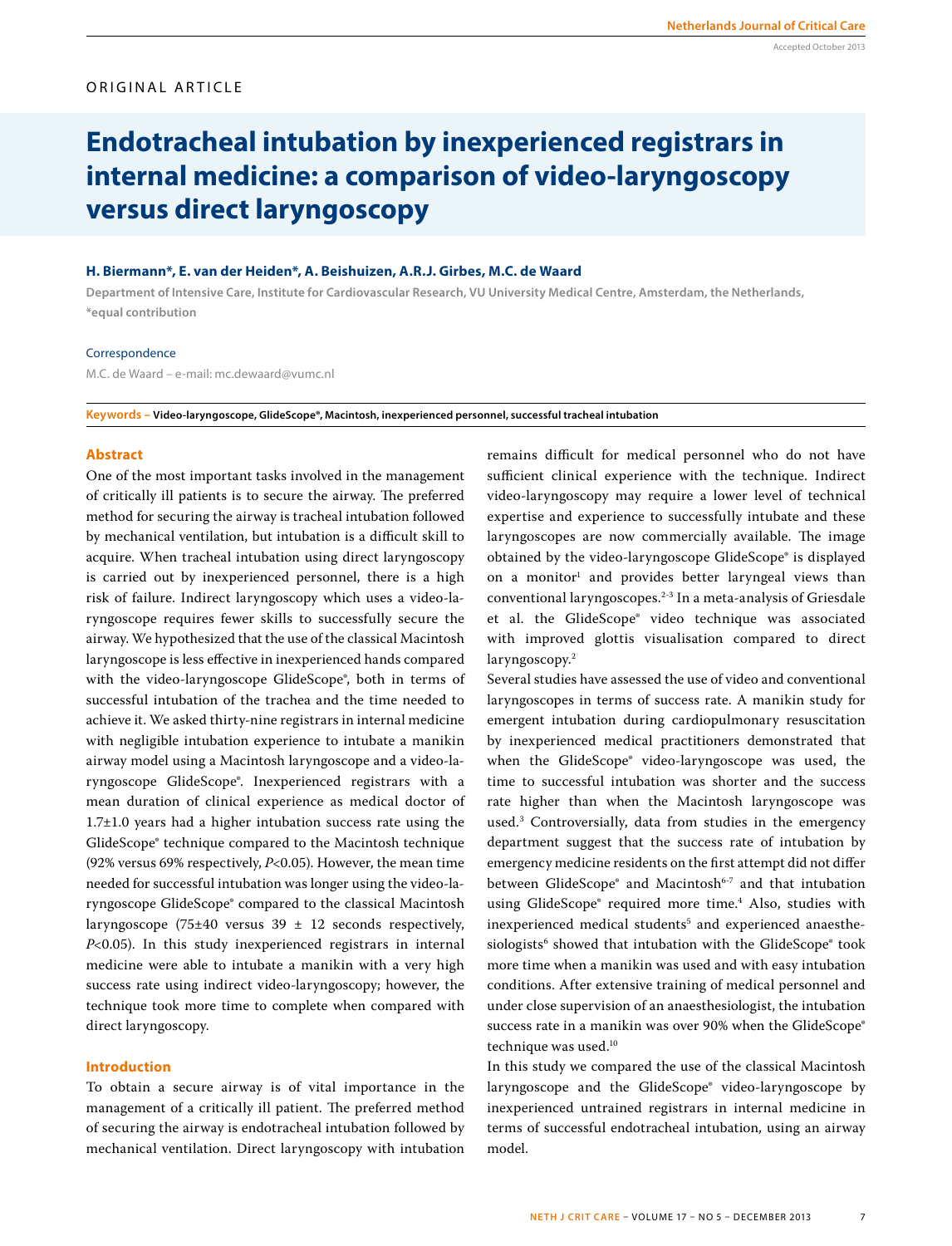#### **Materials and methods**

### *Protocol*

Registrars in internal medicine, with no or negligible prior experience of laryngoscopy, performed tracheal intubation on an airway model (SimMan®, Laerdal Benelux B.V., Netherlands) using a conventional laryngoscope (Macintosh, Welch Allyn Inc., USA) and a video-laryngoscope (GlideScope®, Verathon Inc., USA). Whole-class explanation and demonstration of both intubation scenarios was given by an experienced specialist. Before the first intubation attempt, the registrars were randomly assigned to either the Macintosh or GlideScope® group by lot. When the GlideScope® was used in the first attempt, the Macintosh was used in the second attempt, and vice versa. The time from the first insertion of the laryngoscope in the mouth until successful intubation was recorded. A maximum time of three minutes was allowed for each intubation attempt. The registrars were allowed to perform only one intubation attempt for each laryngoscope type.

For each registrar, age, gender, number of years of clinical experience as medical doctor, previous anaesthesiology training and estimated total number of performed intubations and those performed during the last year were recorded. Time (seconds) needed to intubate and success of the intubation (yes/no) were scored. Intubations were scored as successful when the endotracheal tube was inserted in the trachea and the intubation attempt was finished within a three-minute timeframe. Failed attempts like unsuccessful intubation or oesophageal intubation and whether the registrar recognized this failed attempt were recorded.

#### *Statistical analysis*

Continuous variables are presented as mean ± standard deviation (sd). Categorical variables are reported as counts and percentages. To test for significant differences between the two groups we used the Student's t-test for continuous variables and the Fisher exact test for categorical variables. A wo-sided *P*≤0.05 was considered to indicate statistical significance.

#### **Results**

The group of participants consisted of 25 female and 14 male registrars in internal medicine of 29±3 years old, with no or negligible intubation experience. The mean duration of clinical experience as medical doctor was 1.7±1.0 years. All 39 participants performed two intubation attempts in an airway model using both the Macintosh laryngoscope and the GlideScope® video-laryngoscope. Eighteen of the 39 participants started with the Macintosh laryngoscope followed by the GlideScope® and 21 the other way round. The order in which the laryngoscopes were used did not affect intubation time or the intubation success rate. Furthermore, no effect of years of clinical experience as a medical doctor or estimated number of performed intubations in the past on intubation time was observed.

Intubation time using the Macintosh laryngoscope was 39±12 seconds (n=39) compared to 75±40 seconds (n=39) for the GlideScope® (*P*<0.05; *figure 1A*). However, more intubations failed within the three-minute time frame in the Macintosh group (12 out of  $39 = 31\%$ ) compared to the GlideScope® group (3 out of 39 = 8%; *P*<0.05; *figure 1B*). All twelve unsuccessful intubations within the Macintosh group were identified as oesophageal intubations, of which only two were recognized as intubation failures by the participants. The three failed intubations in the GlideScope® group were due to exceeding the three minutes intubation attempt timeframe. Time needed for successful intubation was 35±10 seconds (n=27) in the Macintosh group and  $66\pm 24$  seconds (n=36) using the GlideScope® (*P*<0.05).

# **Discussion**

Endotracheal intubation is the preferred technique for securing an airway in compromised patients. Accordingly, the skill required to perform tracheal intubation is taught to both medical and paramedical healthcare professionals. Mulcaster et al. have shown that it takes approximately 50 intubations to acquire a 90% or higher success rate using direct laryngoscopy.7 Taking into account that many of the trained health care professionals perform intubations infrequently, it would be beneficial to rely on a technique that is easy to learn, perform, and has a high success rate.

Our manikin study shows that the GlideScope® technique led to a higher intubation success rate in registrars in internal medicine inexperienced in performing laryngoscopy, compared to direct laryngoscopy. However, the time needed to successfully intubate was longer using the GlideScope® technique. This was consistent with another study that compared success rate and speed of intubation by novices

**Figure 1A.** Mean intubation time using the Macintosh laryngoscope (39±12 seconds, n=39, white bar) was shorter compared to the GlideScope® (75±40 seconds, n=39, black bar).

**Figure 1B.** More intubation attempts failed in the Macintosh group (12 out of 39 = 31%) compared to the GlideScope® group (3 out of 39 = 8%). \* P<0.05 versus the GlideScope® group.